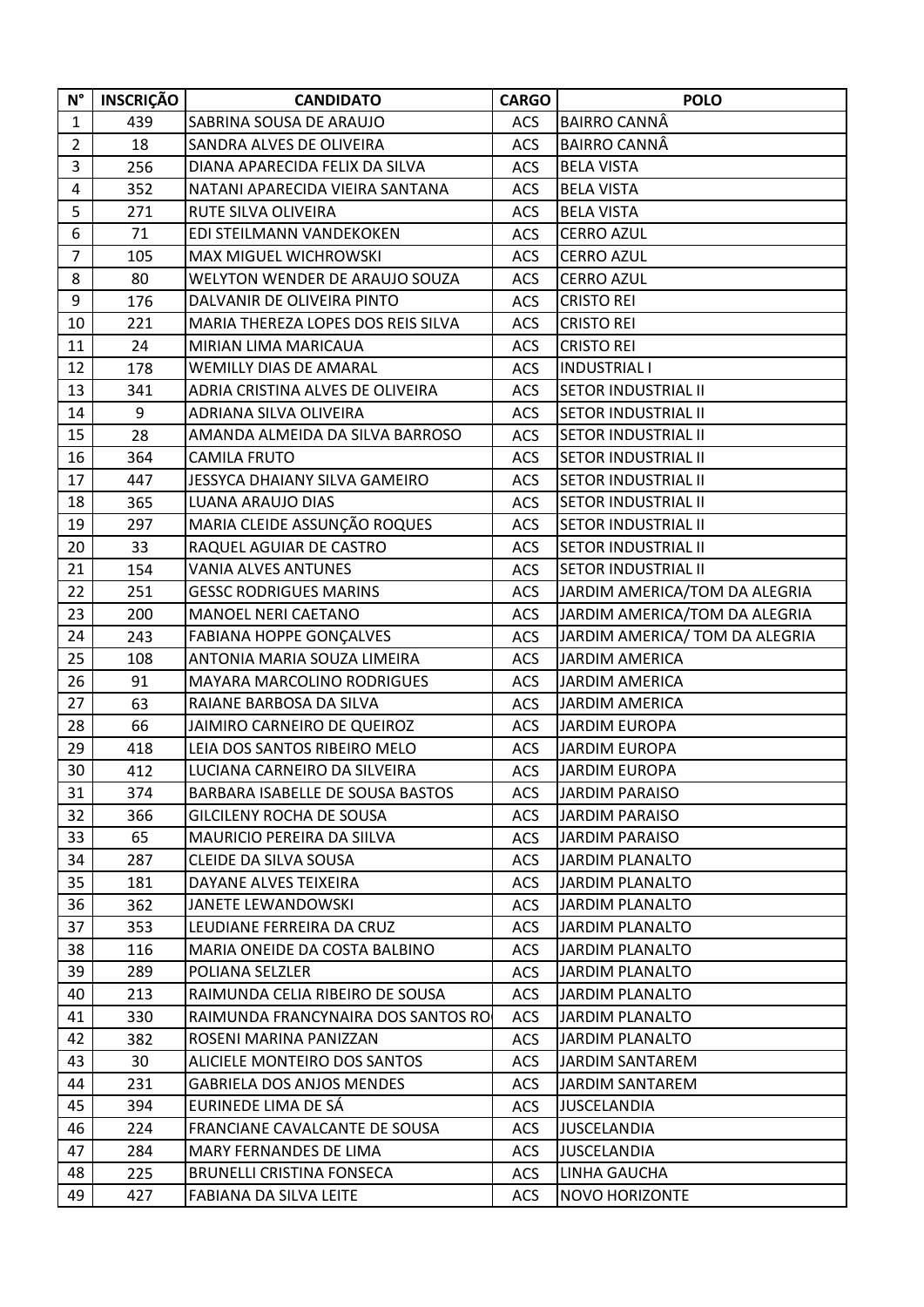| 50             | 261 | <b>PATRICIA PREHLL</b>                              | ACS        | <b>NOVO HORIZONTE</b>      |
|----------------|-----|-----------------------------------------------------|------------|----------------------------|
| 51             | 310 | REGIANE NUNES DE SANTANA                            | <b>ACS</b> | <b>RIOZINHO</b>            |
| 52             | 167 | KHETLIN THALITA BILK                                | <b>ACS</b> | <b>ROSA MISTICA</b>        |
| 53             | 149 | ANGELINA SPAK                                       | <b>ACS</b> | <b>RUI PIRES DE LIMA</b>   |
| 54             | 26  | <b>DANIELA BORGES</b>                               | <b>ACS</b> | <b>RUI PIRES DE LIMA</b>   |
| 55             | 348 | JOANA PAULA SILVA LIMA SOUSA                        | <b>ACS</b> | <b>RUI PIRES DE LIMA</b>   |
| 56             | 218 | JULIANA BEATRIZ TAVEIRA DOS SANTOS                  | <b>ACS</b> | <b>RUI PIRES DE LIMA</b>   |
| 57             | 246 | LILIAN SIEBRA DE OLIVEIRA                           | <b>ACS</b> | <b>RUI PIRES DE LIMA</b>   |
| 58             | 34  | LUZIA MOREIRA DIAS ALVES                            | ACS        | <b>RUI PIRES DE LIMA</b>   |
| 59             | 333 | SARA LORRAMA DA SILVA LOPES SOUSA                   | <b>ACS</b> | <b>SANTA LUZIA</b>         |
| 60             | 17  | ANDREIA CRISTINA DE ALMEIDA                         | <b>ACS</b> | <b>SANTA LUZIA</b>         |
| 61             | 179 | AUCILENE SALES DE ALMEIDA                           | <b>ACS</b> | <b>SANTA LUZIA</b>         |
| 62             | 442 | <b>ISRAEL ALVES DA SILVA</b>                        | <b>ACS</b> | <b>SANTA LUZIA</b>         |
| 63             | 141 | MAIARA DOS ANJOS MELAO                              | <b>ACS</b> | <b>SANTA LUZIA</b>         |
| 64             | 242 | <b>MARCIA DA SILVA FREITAS</b>                      | <b>ACS</b> | <b>SANTA LUZIA</b>         |
| 65             | 350 | FERNANDA DA SILVA                                   | <b>ACS</b> | SÃO JOSE                   |
| 66             | 354 | ANTONIA LISBOA SERRA DOS SANTOS                     | <b>ACS</b> | SÃO MARCOS                 |
| 67             | 198 | HELBA DE OLIVEIRACRUZ                               | <b>ACS</b> | SÃO MARCOS                 |
| 68             | 195 | LEIDIANE CALIXTO LIMA                               | <b>ACS</b> | SÃO MARCOS                 |
| 69             | 10  | <b>ISABEL SANTANA DA SILVA</b>                      | <b>ACS</b> | <b>TERRA NOSSA</b>         |
| 70             | 142 | LILIANE SIQUEIRA DE OLIVEIRA                        | <b>ACS</b> | <b>TERRA NOSSA</b>         |
| 71             | 431 | <b>ALICE DOS SANTOS</b>                             | ACS        | <b>VILA ISOL</b>           |
| 72             | 440 | DEBORA DANIELE CUNHA DE SOUZA                       | <b>ACS</b> | VILA ISOL                  |
| 73             | 399 | ILCILEI ALMEIDA PADILHA                             | <b>ACS</b> | <b>VILA ISOL</b>           |
| 74             | 210 | JAQUELINE JESUS DE MATTOS                           | <b>ACS</b> | <b>VILA ISOL</b>           |
| 75             | 392 | LUANA DE MACEDO LUCENA                              | <b>ACS</b> | <b>VILA ISOL</b>           |
| 76             | 413 | RAFAELA PEREIRA DA SILVA COSTA                      | ACS        | <b>VILA ISOL</b>           |
| 77             | 285 | <b>CHERLES DOS SANTOS NABATE</b>                    | <b>ACS</b> | JUSCELANDIA/TOM DA ALEGRIA |
| 78             | 96  | EDINECIR OLIVEIRA MIRANDA                           | ACS        | JUSCELANDIA/TOM DA ALEGRIA |
| 79             | 432 | LAYLSON SOARES DA SILVA                             | <b>ACS</b> | JUSCELANDIA/TOM DA ALEGRIA |
| N°             |     | INSCRIÇÃO ASSIFICADOS PARA O CURSO INTRODUTÓR CARGO |            | <b>POLO</b>                |
| $\mathbf{1}$   | 323 | AGLAIR DOS SANTOS DE SÁ                             | <b>ACE</b> | <b>ZONA URBANA</b>         |
| $2^{\circ}$    | 135 | ALDACILENE COSTA FERREIRA                           | ACE        | <b>ZONA URBANA</b>         |
| 3              | 199 | <b>ALESSANDRA DOS REIS</b>                          | <b>ACE</b> | <b>ZONA URBANA</b>         |
| 4              | 177 | ANALICE SANTANA DE OLIVEIRA                         | <b>ACE</b> | <b>ZONA URBANA</b>         |
| 5              | 163 | ANDRESSA DE ASSIS DE SOUSA                          | <b>ACE</b> | <b>ZONA URBANA</b>         |
| 6              | 208 | <b>CLAUDINER ALVES RODRIGUES</b>                    | <b>ACE</b> | <b>ZONA URBANA</b>         |
| $\overline{7}$ | 379 | <b>CLEICIANE BROLINI JUCOSKI</b>                    | <b>ACE</b> | <b>ZONA URBANA</b>         |
| 8              |     |                                                     |            |                            |
|                | 296 | CRISTIANO LEMES DE SANTANA                          | <b>ACE</b> | <b>ZONA URBANA</b>         |
| 9              | 372 | DANIELE LOCH DE SOUSA                               | <b>ACE</b> | <b>ZONA URBANA</b>         |
| 10             | 308 | DENIZE CARDOSO DE SOUSA                             | <b>ACE</b> | <b>ZONA URBANA</b>         |
| 11             | 317 | DRIELI LIMA DOS SANTOS                              | <b>ACE</b> | <b>ZONA URBANA</b>         |
| 12             | 332 | ELIANE AGUERO DA SILVA                              | ACE        | <b>ZONA URBANA</b>         |
| 13             | 406 | ELISVAM PEREIRA DA SILVA                            | <b>ACE</b> | <b>ZONA URBANA</b>         |
| 14             | 228 | ERASMO FRANCISCO DE OLIVEIRA                        | <b>ACE</b> | <b>ZONA URBANA</b>         |
| 15             | 51  | FRANCISCO DA SILVA DE SOUSA                         | <b>ACE</b> | <b>ZONA URBANA</b>         |
| 16             | 264 | HERLAN GOMES CARDOSO                                | <b>ACE</b> | <b>ZONA URBANA</b>         |
| 17             | 387 | ISAIAS APARECIDO DA SILVA ANTUNES JUNI              | ACE        | <b>ZONA URBANA</b>         |